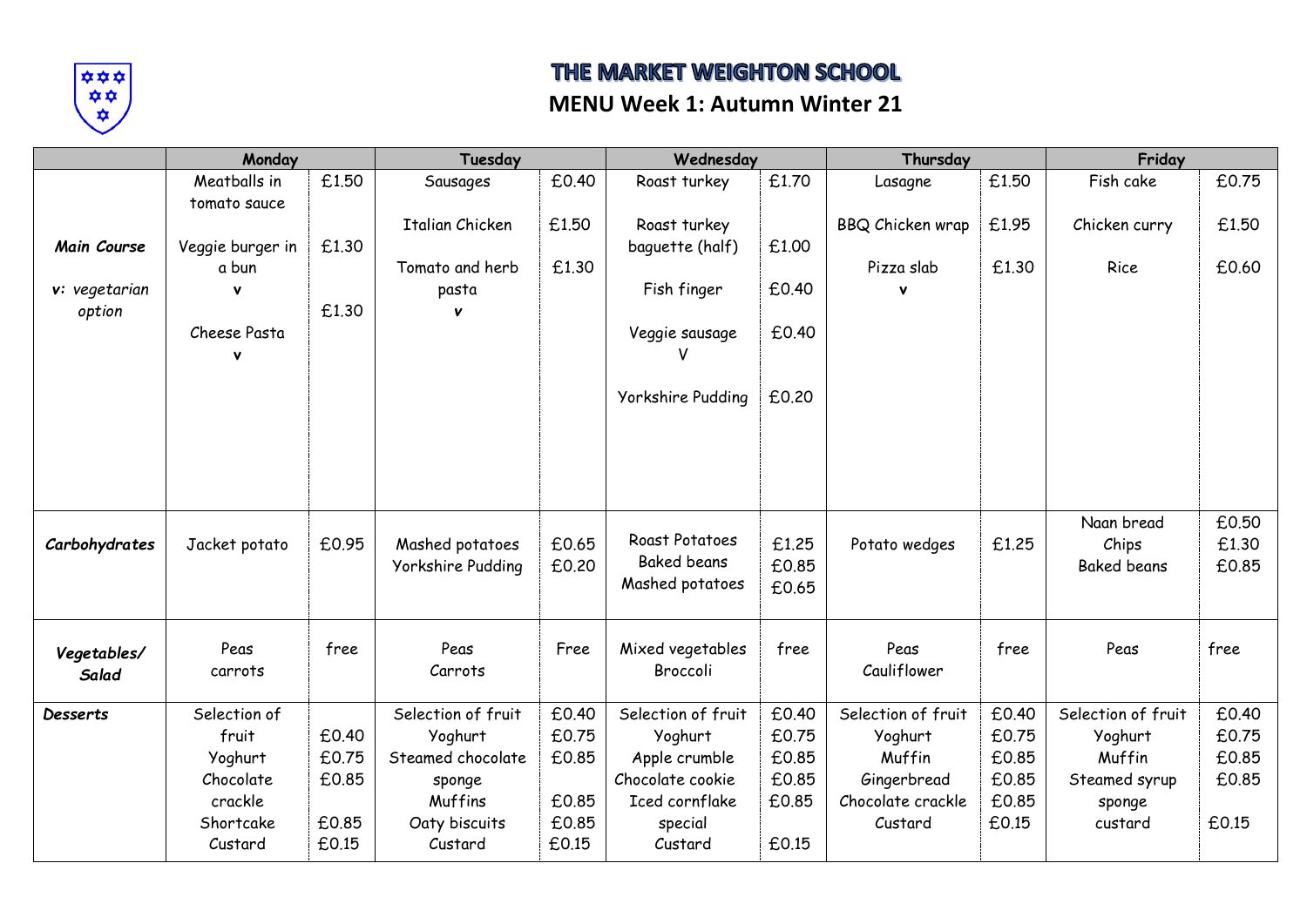

# THE MARKET WEIGHTON SCHOOL

### **MENU Week 2: Autumn Winter 21**

|                    | Monday                       |       | Tuesday         |       | Wednesday              |       | Thursday           |       | Friday                   |       |
|--------------------|------------------------------|-------|-----------------|-------|------------------------|-------|--------------------|-------|--------------------------|-------|
|                    | Cheese & ham                 | £1.50 | Roast pork      | £1.70 | Steak pie              | £1.50 | Pasta bolognaise   | £1.50 | Jumbo Fish               | £0.75 |
|                    | pasta                        |       |                 |       |                        |       |                    |       | finger                   |       |
|                    |                              |       | Roast pork      | £1.00 | BBQ chicken wrap       | £1.95 | Pizza slab         | £1.30 |                          |       |
| <b>Main Course</b> | Sausage                      | £0.40 | baguette (half) |       |                        |       |                    |       | Chicken curry            | £1.50 |
|                    |                              |       |                 |       | Veggie lasagne         | £1.30 |                    |       |                          |       |
| v: vegetarian      | Veggie samosa,               | £1.30 | Chicken burger  | £1.50 |                        |       | Pulled pork in     | £1.50 |                          |       |
| option             | curry sauce, rice            |       |                 |       |                        |       | brioche bun        |       |                          |       |
|                    |                              |       | Stuffing        | £0.40 |                        |       |                    |       |                          |       |
|                    |                              |       |                 |       |                        |       |                    |       |                          |       |
|                    |                              |       | Tomato & Herb   | £1.30 |                        |       |                    |       |                          |       |
|                    |                              |       | pasta           |       |                        |       |                    |       |                          |       |
|                    |                              |       | ν               |       |                        |       |                    |       |                          |       |
|                    |                              |       |                 |       |                        |       |                    |       |                          |       |
|                    |                              |       |                 |       |                        |       |                    |       |                          |       |
|                    |                              |       |                 |       |                        |       |                    |       |                          |       |
|                    | Rice                         | £0.65 | Mashed potato   | £0.65 | <b>Mashed Potatoes</b> | £0.65 |                    | £1.25 |                          | £1.30 |
| Carbohydrates      |                              | £0.65 |                 | £1.25 | <b>Baked beans</b>     | £0.85 | Potato wedges      |       | Chips<br>Rice/Naan bread | £0.60 |
|                    | Mashed potatoes<br>Yorkshire | £0.20 | Roast potato    |       |                        |       |                    |       |                          |       |
|                    | Pudding                      |       |                 |       |                        |       |                    |       |                          |       |
|                    |                              |       |                 |       |                        |       |                    |       |                          |       |
| Vegetables/        | Peas                         | free  | Sweetcorn       | free  | Peas, carrots          | free  | Peas, cauliflower  | free  | <b>Baked Beans</b>       | £0.85 |
| Salad              | Carrots                      |       | broccoli        |       |                        |       |                    |       | Peas                     | free  |
|                    | Selection of                 |       | Selection of    |       | Selection of fruit     | £0.40 | Selection of fruit | £0.40 | Selection of             |       |
|                    | fruit                        | £0.40 | fruit           | £0.40 | Yoghurt                | £0.75 | Yoghurt            | £0.75 | fruit                    | £0.40 |
| <b>Desserts</b>    | Yoghurt                      | £0.75 | Yoghurt         | £0.75 | Flapjack               | £0.85 | Apple crumble      | £0.85 | Yoghurt                  | £0.75 |
|                    | Iced sponge                  | £0.85 | Melting moments | £0.85 | Chocolate cookie       | £0.85 | Chocolate crackle  | £0.85 | Steamed jam              | £0.85 |
|                    | Chocolate                    | £0.85 | Choc brownie    | £0.85 | Steamed choc sponge    | £0.85 | Custard            | £0.15 | sponge                   | £0.85 |
|                    | crackle                      |       | Custard         | £0.15 | Custard                | £0.15 |                    |       | Oaty biscuit             | £0.85 |
|                    | Custard                      | £0.15 |                 |       |                        |       |                    |       | Custard                  | £0.15 |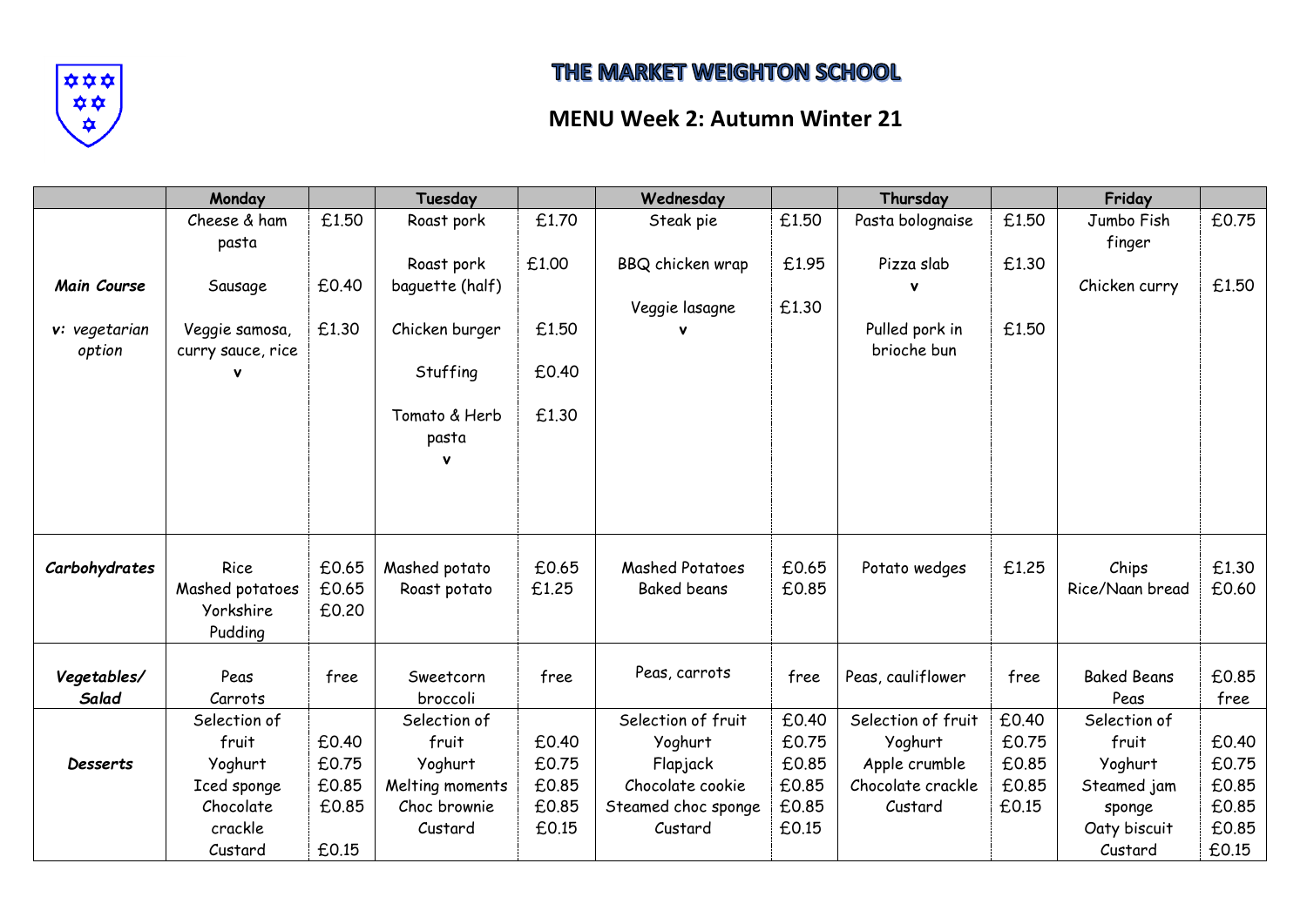

### THE MARKET WEIGHTON SCHOOL

#### **MENU Week 3: Autumn Winter 21**

|                         | Monday                         |       | Tuesday            |       | Wednesday           |       | Thursday                |       | Friday             |       |
|-------------------------|--------------------------------|-------|--------------------|-------|---------------------|-------|-------------------------|-------|--------------------|-------|
|                         | Sausage                        | £0.40 | Burger in a bun    | £1.30 | Roast pork          | £1.70 | Spaghetti<br>bolognaise | £1.50 | Fish finger        | £0.40 |
|                         | Yorkshire                      | £0.20 | Macaroni cheese    | £1.30 | Roast pork baquette | £1.00 |                         |       | Chicken curry      | £1.50 |
| Main Course             | pudding                        |       |                    | £1.50 | (half)              |       | Chicken fajita          | £1.50 |                    |       |
| v: vegetarian<br>option | Chicken and<br>pepperoni pasta | £1.50 | Shepherds pie      |       | BBQ chicken wrap    | £1.95 | Pizza slab              | £1.30 |                    |       |
|                         |                                |       |                    |       | Veggie lasagne      | £1.30 |                         |       |                    |       |
|                         | Veggie sausage                 | £0.40 |                    |       |                     |       |                         |       |                    |       |
|                         | ν                              |       |                    |       | Stuffing            | £0.40 |                         |       |                    |       |
|                         |                                |       |                    |       |                     |       |                         |       |                    |       |
|                         |                                |       |                    |       |                     |       |                         |       | <b>Baked beans</b> | £0.85 |
| Carbohydrates           | Mashed Potato                  | £0.65 | Potato wedges      | £1.25 | Mashed Potato       | £0.65 | Potato wedges           | £1.25 | Rice               | £0.60 |
|                         |                                |       |                    |       | Roast potato        | £1.25 |                         |       | Chips              | £1.30 |
|                         |                                |       |                    |       |                     |       |                         |       | Naan bread         | £0.50 |
|                         |                                |       |                    |       |                     |       |                         |       | Peas               | Free  |
| Vegetables/             | Peas, carrots                  | free  | <b>Baked beans</b> | £0.85 | Mixed veg, broccoli | free  | Sweetcorn, carrots      | free  | <b>Baked Beans</b> | £0.85 |
| Salad                   |                                |       | Peas, cauliflower  | free  |                     |       |                         |       |                    |       |
|                         | Selection of                   |       | Selection of       |       | Selection of fruit  | £0.40 | Selection of fruit      | £0.40 | Selection of       |       |
|                         | fruit                          | £0.40 | fruit              | £0.40 | Yoghurt             | £0.75 | Yoghurt                 | £0.75 | fruit              | £0.40 |
| <b>Desserts</b>         | Yoghurt                        | £0.75 | Yoghurt            | £0.75 | Muffin              | £0.85 | Hungarian               | £0.85 | Yoghurt            | £0.75 |
|                         | Iced cornflake                 | £0.85 | Chocolate          | £0.85 | Chocolate crunch    | £0.85 | chocolate biscuit       |       | Steamed            | £0.85 |
|                         | special                        |       | crackle            |       | Custard             | £0.15 | Chocolate crackle       | £0.85 | chocolate          |       |
|                         | Iced sponge                    | £0.85 | Melting moments    | £0.85 |                     |       | Custard                 | £0.15 | sponge             |       |
|                         | Custard                        | £0.15 | Custard            | £0.15 |                     |       |                         |       | Oaty biscuits      | £0.85 |
|                         |                                |       | Apple crumble      | £0.85 |                     |       |                         |       | Custard            | £0.15 |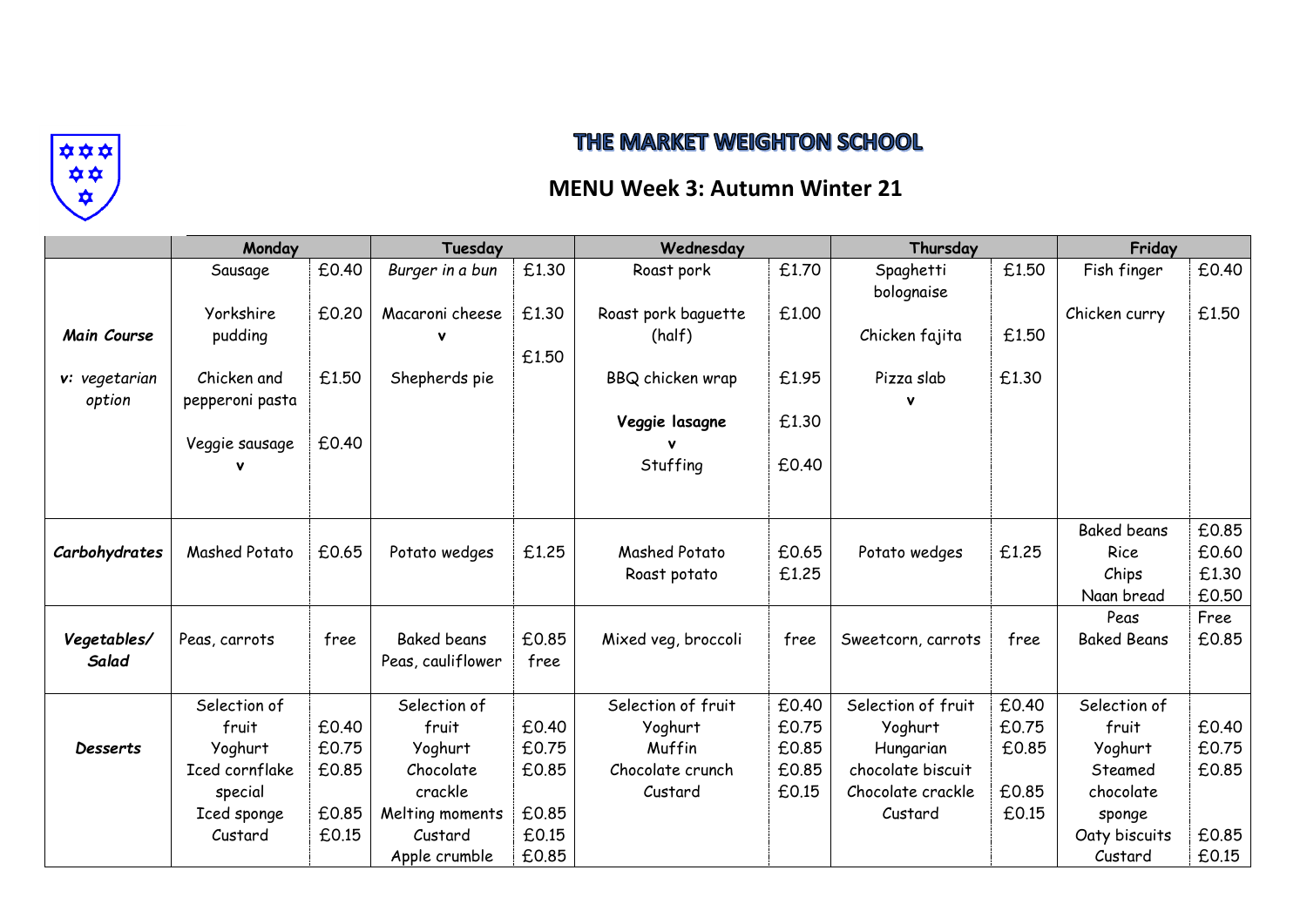| <b>BREAK TIME</b>     |       |  |  |  |  |
|-----------------------|-------|--|--|--|--|
| Description           | Price |  |  |  |  |
| <b>Bacon Sandwich</b> | £1.30 |  |  |  |  |
| Panini                | £1.00 |  |  |  |  |
| Pizza Slice           | £1.30 |  |  |  |  |
| Toast                 | £0.40 |  |  |  |  |
| <b>Toasted Bagel</b>  | £0.65 |  |  |  |  |

| <b>BREAK TIME</b> |       | <b>EXTRAS</b>  |       |
|-------------------|-------|----------------|-------|
| Description       | Price | Description    | Price |
| Bacon Sandwich    | £1.30 | Margarine      | £0.10 |
| Panini            | £1.00 | Mayonnaise     | £0.10 |
| Pizza Slice       | £1.30 | Tomato Ketchup | £0.10 |

| <b>SANDWICHES</b> |       |  |  |  |  |
|-------------------|-------|--|--|--|--|
| Code              | Price |  |  |  |  |
| Α                 | £1.55 |  |  |  |  |
| В                 | £1.55 |  |  |  |  |
| $\mathcal{C}_{0}$ | £1.75 |  |  |  |  |
| D                 | £1.75 |  |  |  |  |
| E                 | £1.85 |  |  |  |  |
| F                 | £2.00 |  |  |  |  |
| G                 | £2.05 |  |  |  |  |
| Н                 | £2.15 |  |  |  |  |
| K                 | £2.25 |  |  |  |  |

| <b>SANDWICHES</b> |       | DRINKS                                       |       |  |  |
|-------------------|-------|----------------------------------------------|-------|--|--|
| Code              | Price | Description                                  | Price |  |  |
| A                 | £1.55 | Bottled Water 500ml                          | £0.75 |  |  |
| B                 | £1.55 | Bottled Water 330ml                          | £0.60 |  |  |
| $\mathcal{C}$     | £1.75 | Radnor Agua fizz                             | £0.75 |  |  |
| D                 | £1.75 | Radnor Flavoured Water                       | £0.75 |  |  |
| E                 | £1.85 | Milkshake: Banana/Strawberry/Chocolate 200ml | £0.65 |  |  |
| F.                | £2.00 | Fresh Milk 350ml                             | £0.70 |  |  |
| G                 | £2.05 | Fresh Apple Juice                            | £0.65 |  |  |
| H                 | £2.15 | Fresh Orange Juice                           | £0.65 |  |  |
| K                 | £2.25 | Chilled water from dispenser                 | free  |  |  |